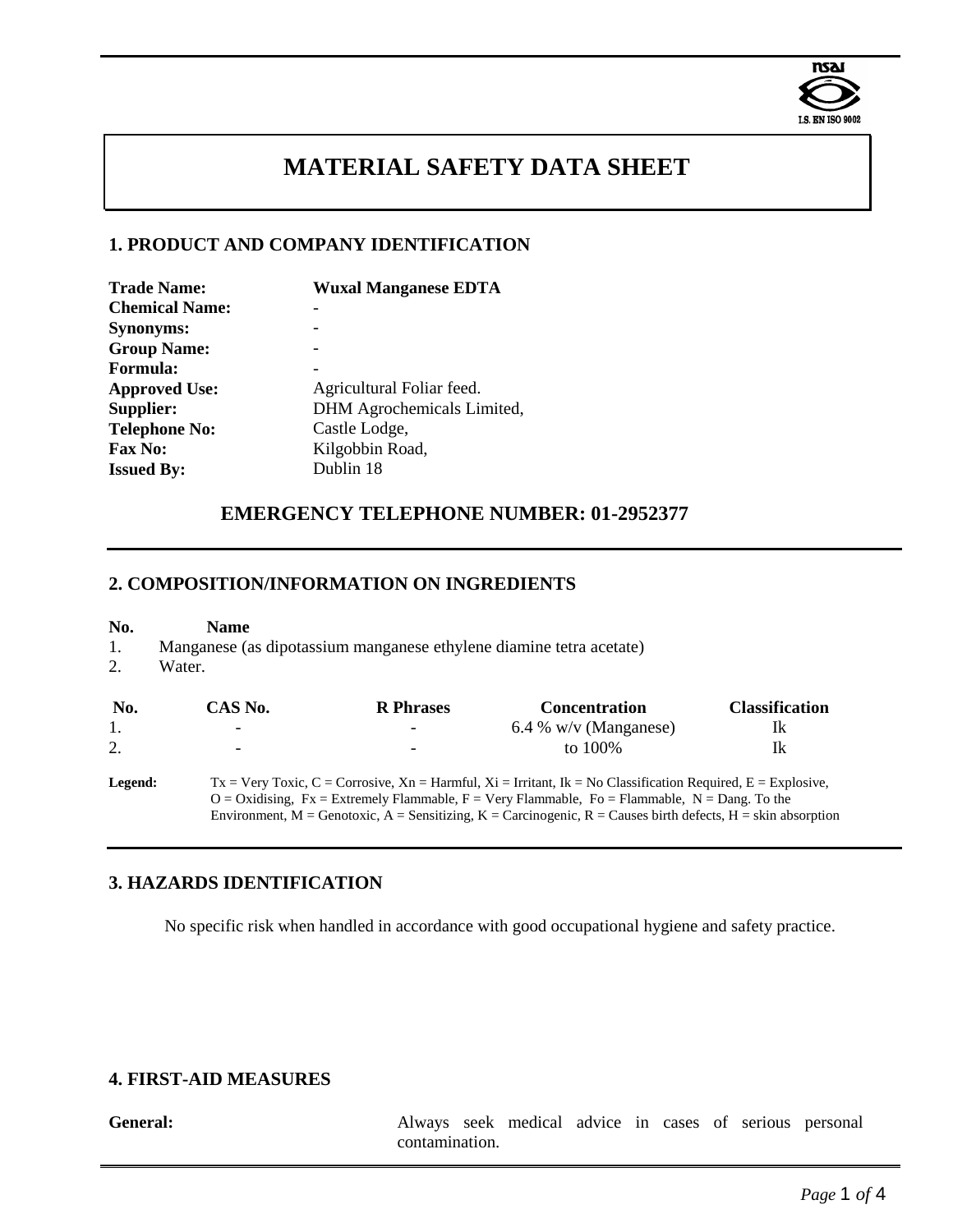

| <b>Inhalation:</b>          | Not specifically applicable.                                            |
|-----------------------------|-------------------------------------------------------------------------|
| <b>Skin Contact:</b>        | Rinse with plenty of water.                                             |
| <b>Eye Contact:</b>         | Rinse immediately with plenty of water (for at least 15 minutes).       |
| <b>Ingestion:</b>           | Rinse mouth out with water.                                             |
| <b>Medical Information:</b> | For specialist advice doctors should contact the nearest <b>Poisons</b> |
|                             | <b>Information Centre.</b>                                              |

# **5. FIRE-FIGHTING MEASURES**

| <b>Suitable Extinguishing Media:</b>   | All extinguishing agents can be used.                                         |
|----------------------------------------|-------------------------------------------------------------------------------|
| <b>Unsuitable Extinguishing Media:</b> | None to our knowledge.                                                        |
| <b>Special Exposure Hazards:</b>       | Aqueous liquid. Does not present any particular risk in the event of<br>fire. |
| <b>Protective Equipment:</b>           | Appropriate gloves.<br>Safety glasses.                                        |

# **6. ACCIDENTAL RELEASE MEASURES**

| <b>Personal Precautions:</b>      | Appropriate gloves.                                             |
|-----------------------------------|-----------------------------------------------------------------|
|                                   | Safety glasses.                                                 |
| <b>Environmental Precautions:</b> | Do not discharge in to drains or rivers.                        |
| <b>Methods for Cleaning Up:</b>   | Absorb the product onto porous material. Recover the product by |
|                                   | scraping with a spatula.                                        |

# **7. HANDLING AND STORAGE**

Handling: Handle and use in accordance with good occupational hygiene and safety practice. **Storage:** Store away from food, drink, and animal feeding stuffs.

# **8. EXPOSURE CONTROLS/PERSONAL PROTECTION**

| <b>Precautions:</b> | Wash hands before meals and after work.                      |
|---------------------|--------------------------------------------------------------|
|                     | Store in original container, tightly closed in a safe place. |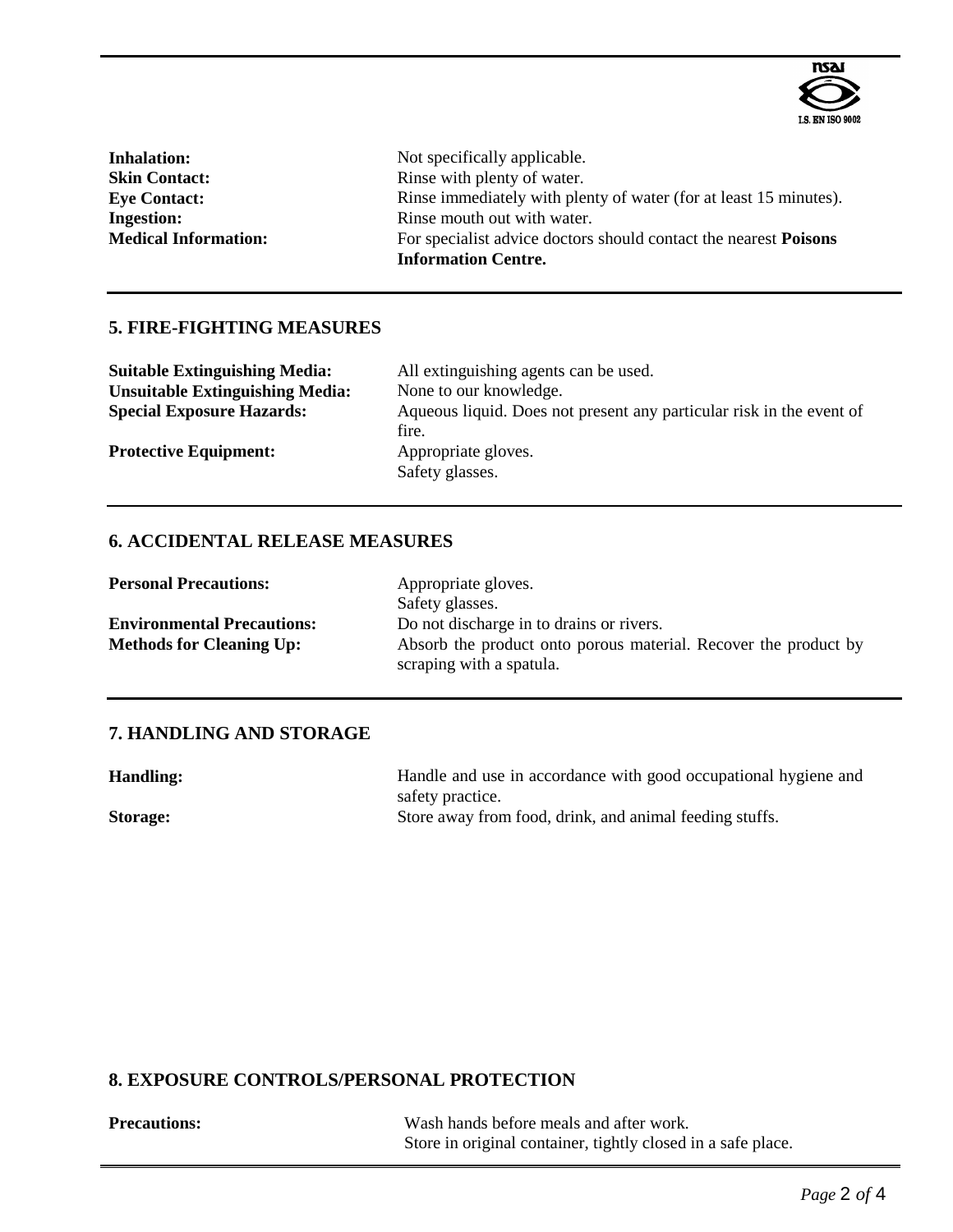

| <b>Protective Clothing:</b>          | Store away from children, pets, livestock and foodstuffs.<br>Appropriate gloves made of PVC. |
|--------------------------------------|----------------------------------------------------------------------------------------------|
|                                      | Safety glasses with side shields.                                                            |
|                                      | Light overall.                                                                               |
| <b>Occupational Exposure Limits:</b> | None.                                                                                        |

### **9. PHYSICAL AND CHEMICAL PROPERTIES**

| Appearance:                         | Clear, orange-amber               |
|-------------------------------------|-----------------------------------|
| Odour:                              | Weak.                             |
| pH:                                 | $6.5 - 7.5$ (aqueous sol          |
| <b>Boiling Point/Boiling Range:</b> | Approximately 100 $\degree$       |
| <b>Flash Point:</b>                 | Not applicable.                   |
| <b>Flammability:</b>                | Not applicable.                   |
| <b>Autoflammability:</b>            | Not applicable.                   |
| <b>Explosive Properties:</b>        | Not applicable.                   |
| <b>Oxidizing Properties:</b>        | Non-oxidising.                    |
| <b>Relative Density:</b>            | 1.32 g/cm <sup>3</sup> (at 20 °C) |
| Solubility (water and fat):         | Miscible in water (in             |
|                                     |                                   |

**Appearance:** Clear, orange-amber liquid. **Odour:** Weak. **pH:** 6.5 - 7.5 (aqueous solution - 2g/100ml) Approximately 100 °C Not applicable. Not applicable. Not applicable. Not applicable. Non-oxidising. Miscible in water (in all proportions) Insoluble in common organic solvents.

## **10. STABILITY AND REACTIVITY**

| <b>Conditions to Avoid:</b>              | No dangerous reactions under normal conditions of use.      |  |  |
|------------------------------------------|-------------------------------------------------------------|--|--|
| <b>Materials to Avoid:</b>               | None known.                                                 |  |  |
| <b>Hazardous Decomposition Products:</b> | On combustion or on thermal decomposition the following are |  |  |
|                                          | released: Carbon oxides and Nitrogen oxides.                |  |  |

#### **11. TOXICOLOGICAL INFORMATION**

| <b>Acute Toxicity:</b> | $LD_{50}$ oral (Rat): > 2000 mg/kg. |            |                                                        |  |  |  |
|------------------------|-------------------------------------|------------|--------------------------------------------------------|--|--|--|
| <b>Irritation:</b>     |                                     |            | May cause slight temporary irritation to ocular mucous |  |  |  |
|                        |                                     | membranes. |                                                        |  |  |  |

# **12. ECOLOGICAL INFORMATION**

**Mobility:** Ultimate destination of the product: Soil. Degradability: Slightly biodegradable.

### **13. DISPOSAL CONSIDERATIONS**

| <b>Product and Waste:</b> | Discharging waste into rivers and drains is forbidden. |
|---------------------------|--------------------------------------------------------|
|                           | Dispose of at a licensed site.                         |